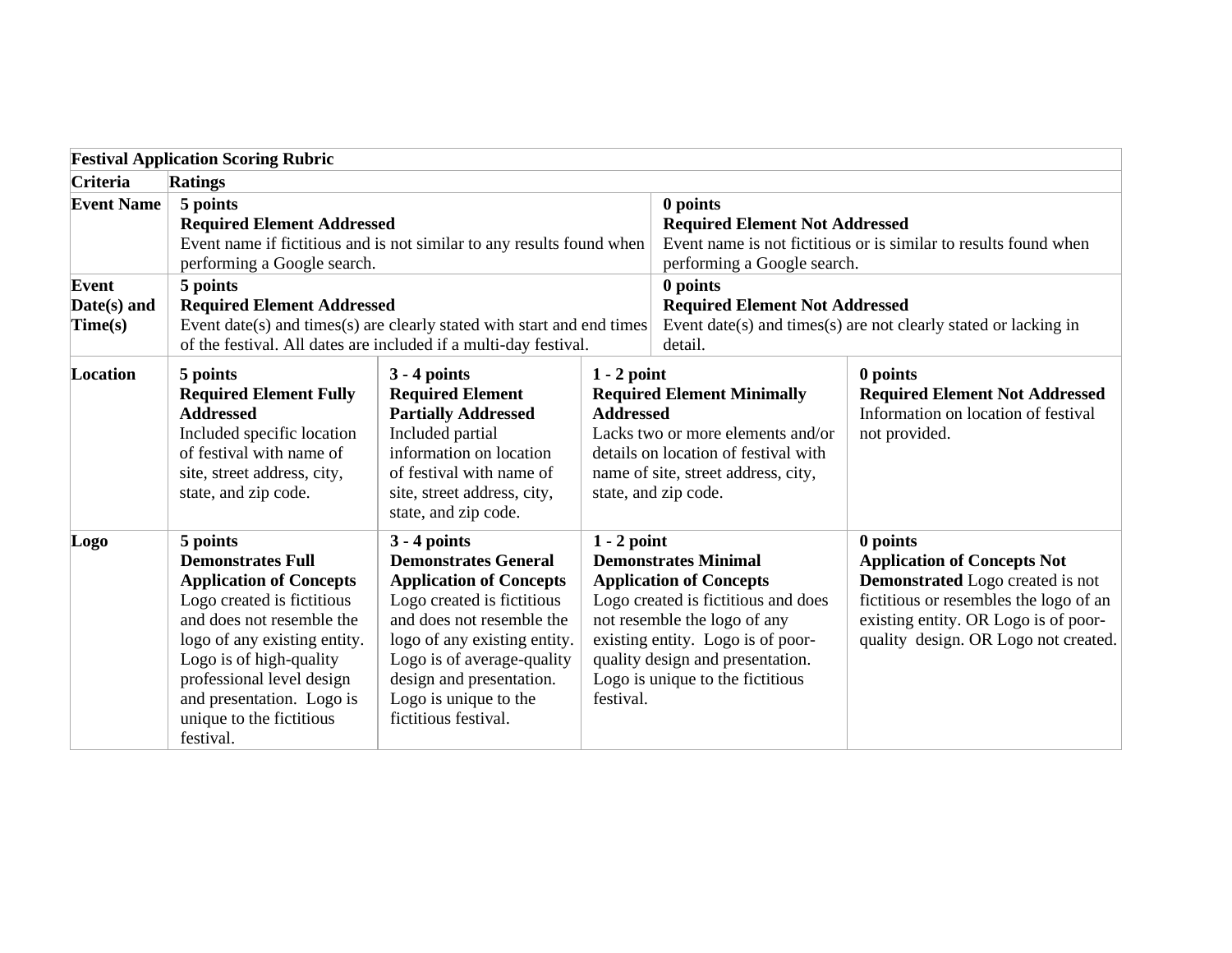| About the<br>Festival    | 5 points<br><b>Demonstrates Full</b><br><b>Application of Concepts</b><br>Included a well written<br>summary of the festival<br>including the name,<br>background, milestones,<br>activities, attendee<br>demographics, location, and<br>pricing, parking,<br>transportation, etc. as<br>applicable. Section is<br>professional quality with<br>proper details, grammar and<br>sentence structure,<br>punctuation, capitalization,<br>and free of spelling errors. | $3 - 4$ points<br><b>Demonstrates General</b><br><b>Application of Concepts</b><br>Included a written<br>summary of the festival<br>including the name,<br>background, milestones,<br>activities, attendee<br>demographics, location,<br>and pricing, parking,<br>transportation, etc. as<br>applicable. Section is semi-<br>professional quality in<br>grammar and sentence<br>structure, punctuation,<br>capitalization, and one<br>spelling error. | 1-2 points Demonstrates Limited<br><b>Application of Concepts</b><br>Included a poorly written summary<br>of the festival including the name,<br>background, milestones, activities,<br>attendee demographics, location,<br>and pricing, parking, transportation,<br>etc. as applicable. Section is fair<br>quality in details, grammar and<br>sentence structure, punctuation,<br>capitalization, and several spelling<br>errors. | 0 points<br><b>Application of Concepts Not</b><br><b>Demonstrated</b><br>Included a summary that is lacking in<br>detail or is unprofessional in quality.<br>Or section not provided. |
|--------------------------|--------------------------------------------------------------------------------------------------------------------------------------------------------------------------------------------------------------------------------------------------------------------------------------------------------------------------------------------------------------------------------------------------------------------------------------------------------------------|-------------------------------------------------------------------------------------------------------------------------------------------------------------------------------------------------------------------------------------------------------------------------------------------------------------------------------------------------------------------------------------------------------------------------------------------------------|------------------------------------------------------------------------------------------------------------------------------------------------------------------------------------------------------------------------------------------------------------------------------------------------------------------------------------------------------------------------------------------------------------------------------------|---------------------------------------------------------------------------------------------------------------------------------------------------------------------------------------|
| About the<br>Application | 5 points<br><b>Demonstrates Full</b><br><b>Application of Concepts</b><br>Included a well written<br>detailed overview of the<br>purpose for the application<br>and application deadline,<br>and important dates. Also<br>included general festival<br>policies such as cancelation,<br>load in / out, setup and tear<br>down policies and<br>procedures.                                                                                                          | $3 - 4$ points<br><b>Demonstrates General</b><br><b>Application of Concepts</b><br>Included a general<br>overview summary of the<br>purpose for the application<br>and application deadline,<br>and important dates. Also<br>included general festival<br>policies such as<br>cancelation, load in / out,<br>setup and tear down<br>policies and procedures.                                                                                          | 1-2 points Demonstrates Limited<br><b>Application of Concepts</b><br>Included a poorly written summary<br>of the purpose for the application.                                                                                                                                                                                                                                                                                      | 0 points<br><b>Application of Concepts Not</b><br><b>Demonstrated</b><br>Included a summary that is lacking in<br>detail or is unprofessional in quality.<br>Or section not provided. |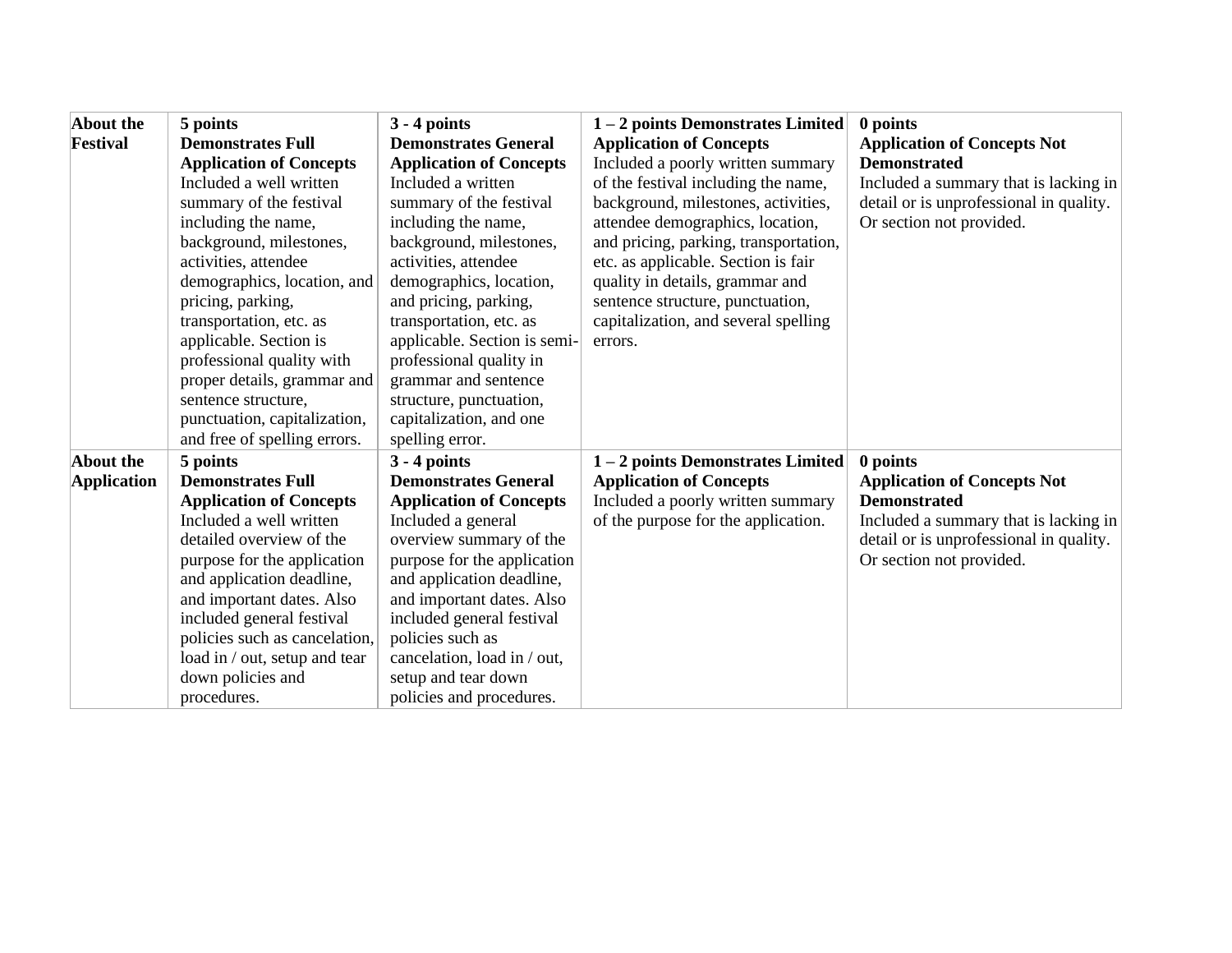| <b>Terms</b> and<br><b>Conditions</b> | 5 points<br><b>Demonstrates Full</b><br><b>Application of Concepts</b><br>Included a specific Terms<br>and Conditions policy<br>including process for<br>selection, and requirements<br>of applicant including<br>required documentation<br>based on the type of<br>application. Documentation<br>could include copy of<br>business tax certificate,<br>certificate of insurance, hold<br>harmless agreement, FL<br>Department of Revenue<br>sales tax form, COVID-19<br>Waiver, photo release, other<br>acknowledgments as<br>required. | $3 - 4$ points<br><b>Demonstrates General</b><br><b>Application of Concepts</b><br>Included general Terms<br>and Conditions policy<br>including process for<br>selection, and requirements<br>of applicant including<br>required documentation<br>based on the type of<br>application. | 1-2 points Demonstrates Limited<br><b>Application of Concepts</b><br>Included limited Terms and<br>Conditions policy based on the type<br>of application. | 0 points<br><b>Application of Concepts Not</b><br><b>Demonstrated</b><br>Included a policy that is lacking in<br>detail or is unprofessional in quality.<br>Or section not provided. |
|---------------------------------------|------------------------------------------------------------------------------------------------------------------------------------------------------------------------------------------------------------------------------------------------------------------------------------------------------------------------------------------------------------------------------------------------------------------------------------------------------------------------------------------------------------------------------------------|----------------------------------------------------------------------------------------------------------------------------------------------------------------------------------------------------------------------------------------------------------------------------------------|-----------------------------------------------------------------------------------------------------------------------------------------------------------|--------------------------------------------------------------------------------------------------------------------------------------------------------------------------------------|
| <b>Prices/Fees</b>                    | 5 points<br><b>Demonstrates Full</b><br><b>Application of Concepts</b><br>Included a detailed<br>summary of all applicable<br>fees and charges and<br>associated benefits.                                                                                                                                                                                                                                                                                                                                                               | $3 - 4$ points<br><b>Demonstrates General</b><br><b>Application of Concepts</b><br>Included a general<br>summary of all applicable<br>fees and charges.                                                                                                                                | 1-2 points Demonstrates Limited<br><b>Application of Concepts</b><br>Included a limited summary of<br>applicable fees and charges.                        | 0 points<br><b>Application of Concepts Not</b><br><b>Demonstrated</b><br>Included a summary that is lacking in<br>detail. Or section not provided.                                   |